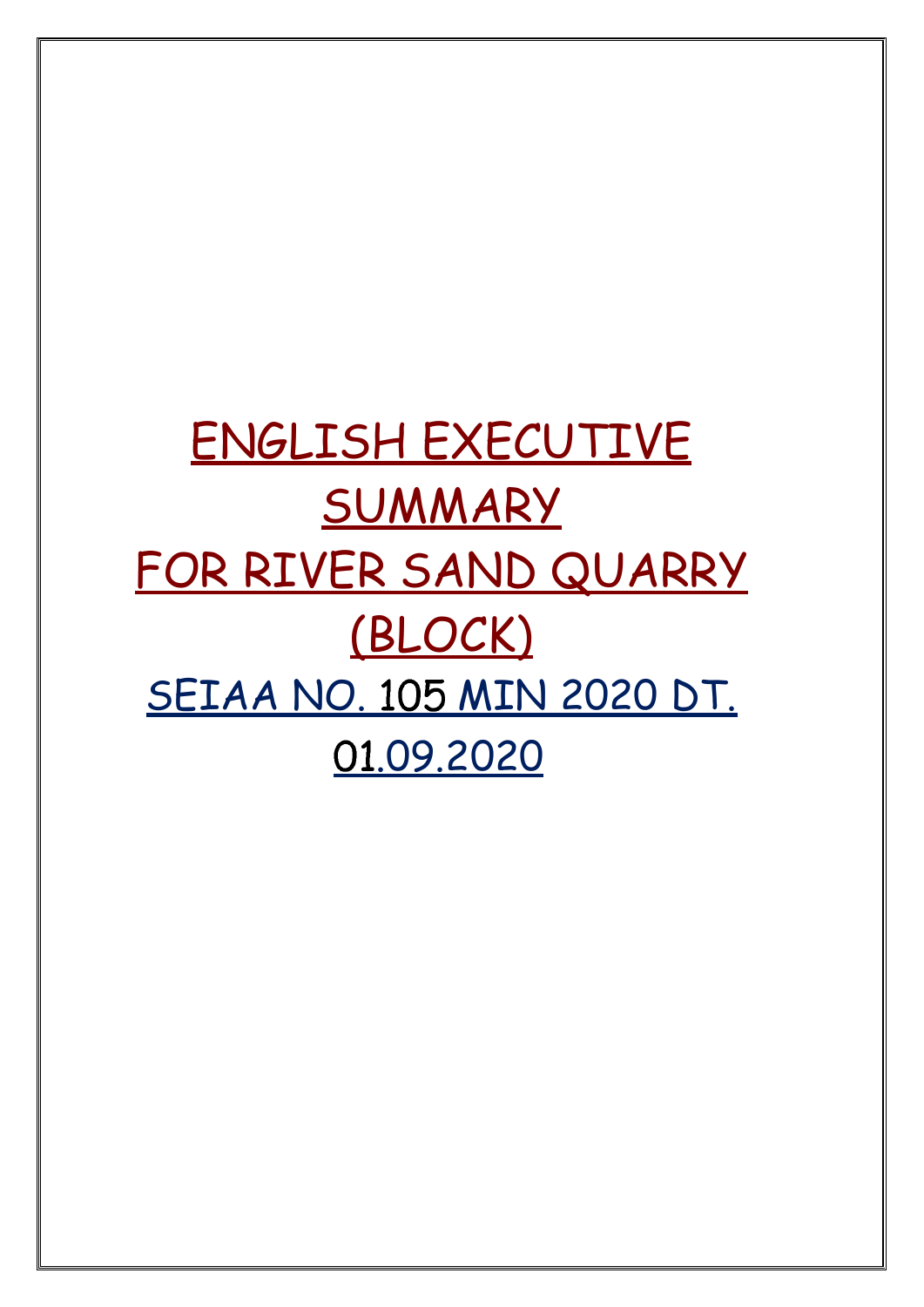# EXECUTIVE SUMMARY

- o Smt. Jyoti Chauhan, a resident of 439/1, Shri Sai Nivas, 12th Cross, Bhuvaneshwari nagara, Hebbal, Kempapura, Bangalore-24, was granted a River Sand Block, through E-Auction for extraction of River Sand, over an extent of 10-00 Acres (4.04 Hectares), located in Thungabhadra River Bed, Sy. No. 74, 77, 78, 79 & Ura Jaga 03ofNagasamudra Village, Bhadravathi Taluk & Shivamogga District, Karnataka, for a period of 05 years, by the Senior Geologist, Department of Mines & Geology, Shivamogga, vide Intimation Letter No.: GaBhuE/HiBhuShi/SaMaGaGu/2019- 20/1263 dated 13/09/2019.
- o The above River Sand Block is near Nagasamudra (0.25 km) Village, Bhadravathi Taluk & Shivamogga District, Karnataka, and is part of Thungabhadra River bed. The proposed sand block has been notified in favour of the Proponent.
- o The proposed sand block area is surrounded by one (01) more River Sand Block, having an extent of 10-00 Acres (4.05 Hectares), and this one block has obtained the Environmental Clearance (EC) from District level Environment Impact Assessment Authority (DEIAA), Shivamogga District, Karnataka, on 11th October 2018. Hence, as per MoEFCC Notification No. S.O. 2269 (E), dated 01st July 2016, they become part of the cluster, for preparation of the cluster EMP. The total extent of the cluster, including the present lease area, will be 20-00 Acres i.e. 8.09 Ha. > 5 Ha. and classified under B1 category.
- o There is no agriculture on the proposed mining land.
- o The Proponent had applied for Environmental Clearance to State Environment Impact Assessment Authority (SEIAA), Karnataka and they have issued the Terms of Reference (ToR), for carrying-out Environment Impact Assessment (EIA) studies and preparation of an EIA/ EMP (Environmental Management Plan), for the present River Sand Block, vide Lr No. SEIAA 105 MIN 2020, dated 01.09.2020.
- o The baseline data collection (environmental monitoring) was conducted as per MOEF & CC norms for Post-Monsoon Season (Jan. 2021 to Mar. 2021), for preparation of EIA/EMP report
- o Present summary is of the EIA report as per TOR and has been prepared as per generic structure given in Appendix III of EIA notification 2006 by MOEF & CC.
- o It is proposed to mine at a uniform rate of about 9,861 Tons / Annum of River Sand, during the plan period of Five (05) years. The anticipated recovery is 100% of the mined mineral and resulting in ZERO Waste. As per the approved quarry plan, the rate of replenishment is about 14,701 Tons per Annum, which is more than the annual mining rate.
- o The method of mining is by semi-mechanized open cast mining method, with-out any kind of blasting. Mining will be carried-out by using simple excavators, front end loaders, tractors/ tippers for transportation etc.
- o River Sand is an important material for the Construction Industry, both in building construction (houses, apartments, commercial buildings etc.) and also various infrastructure works (bridges, roads, irrigation tanks etc.).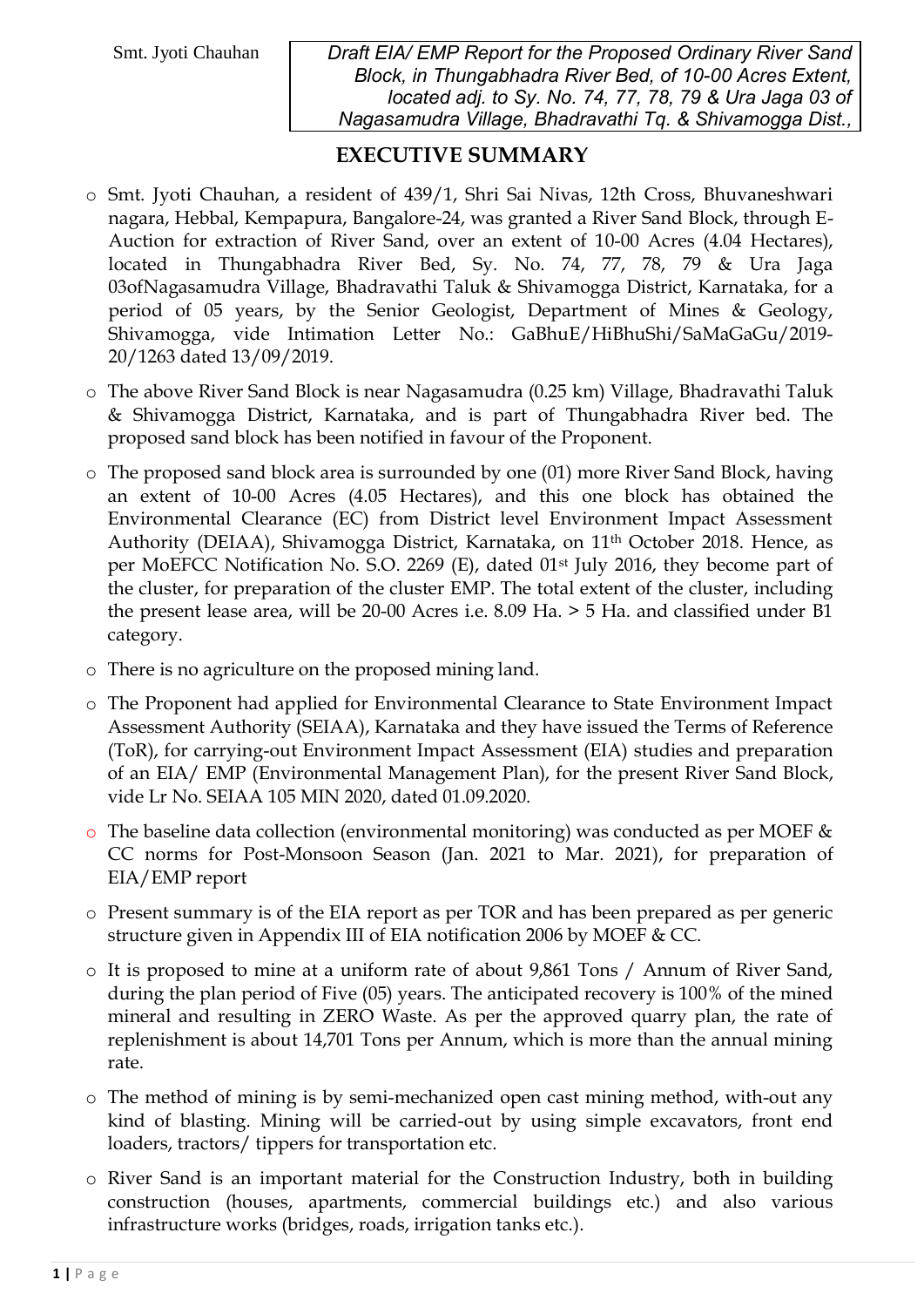(Saleable)

Smt. Jyoti Chauhan *Draft EIA/ EMP Report for the Proposed Ordinary River Sand Block, in Thungabhadra River Bed, of 10-00 Acres Extent, located adj. to Sy. No. 74, 77, 78, 79 & Ura Jaga 03 of Nagasamudra Village, Bhadravathi Tq. & Shivamogga Dist.,* 

- o This is a New Proposal & RQP has prepared the mining plan for mining of River Sand, by maintaining proper safety standards.
- Description | Geological Reserves (Tons) | Mineable Reserves (Tons) River Sand (incl. Waste) 1,40,868 19,721 River Sand 1,40,868 19,721
- o The Estimated Geological and Mineable Reserves, are as under:

- o The lease period granted, is about Five (05) years. Unlike other minerals, river sand has a tendency to get replenished, after each monsoon (every year). The estimated annual replenishment in the proposed sand block area is about 14,701 Tons per annum and the river sand proposed to be mined is at a uniform rate of 9,861 Tons per Annum.
- o Regional Geology: Shivamogga District is covered with granite/ gneiss and green schist assemblage of Archean age with younger acid and basic intrusive and laterite. Granitoids/ Gneisses and migmatites of Peninsular Gneissic Complex constitute the basement rocks for the greenstone belts which are termed as Dharwar Supergroup. Typical and good exposures of peninsular Gneissic complex are seen as large massifs around Shivamogga Town, Honnali, Bhadravathi and Saulanga. Enclaves of ultramafic and mafic rocks, probably older than 3000 million years are recorded within these gneisses at several places
- o In this segment volcano sedimentary sequences of Dharwar Supergroup is classified in to lower Bababudan Group and Upper Chitradurga Group. Bababudan Group comprises metabasalt / amphibolite, garnet-chlorite-biotite-schist, intercalated with bands of ferruginous quartzite, garnet-grunerite schist and acid volcanics in the order of importance. These lithounits of Bababudan is confined to the eastern part of Shivamogga Shivamogga District, as thin bands bordering the basement gneiss. Constituting the eastern segment of Shivamogga belts, lithosequence of Chitradurga Group exposed in the central part of the Shivamogga District are: basal conglomerate, banded iron formation, limestone, manganeferous phyllite with acid and basic volcanic rocks. Further in the north vast expanse of greywacks- argillite sequence with BIF bands are developed and they form the upper units of Chitradurga Group.
- o Small plugs of younger granitic bodies intruding both the basement gneisses and schistose rocks are far and a few. Besides that long linear basic dykes and quartz veins occur as younger intrusive and cut across the gneiss and schist. Thick zones of laterite can be seen throughout the Shivamogga District extensive capping of laterite is seen between Anandapuram and north of Chandragutti hill along the western periphery of the area. Small capping of laterite occurs around Jade, Kumsi, Muguru and Soraba.
- o The Shivamogga schist belt is characterized by broad open folds on a regional scale. The major folds are governed by the shape of granite and gneissic domes. These folds have NNW-SSE trending axial plane and the regional schistosity is parallel to this trend. Anticlinal folds around the granitic / gneissic masses can be seen in Honnali, Saulanga and Chennagiri, Refolded folds are also common, among which, the outcrop near Shikaripura is prominent. All these major geological events seen to have taken place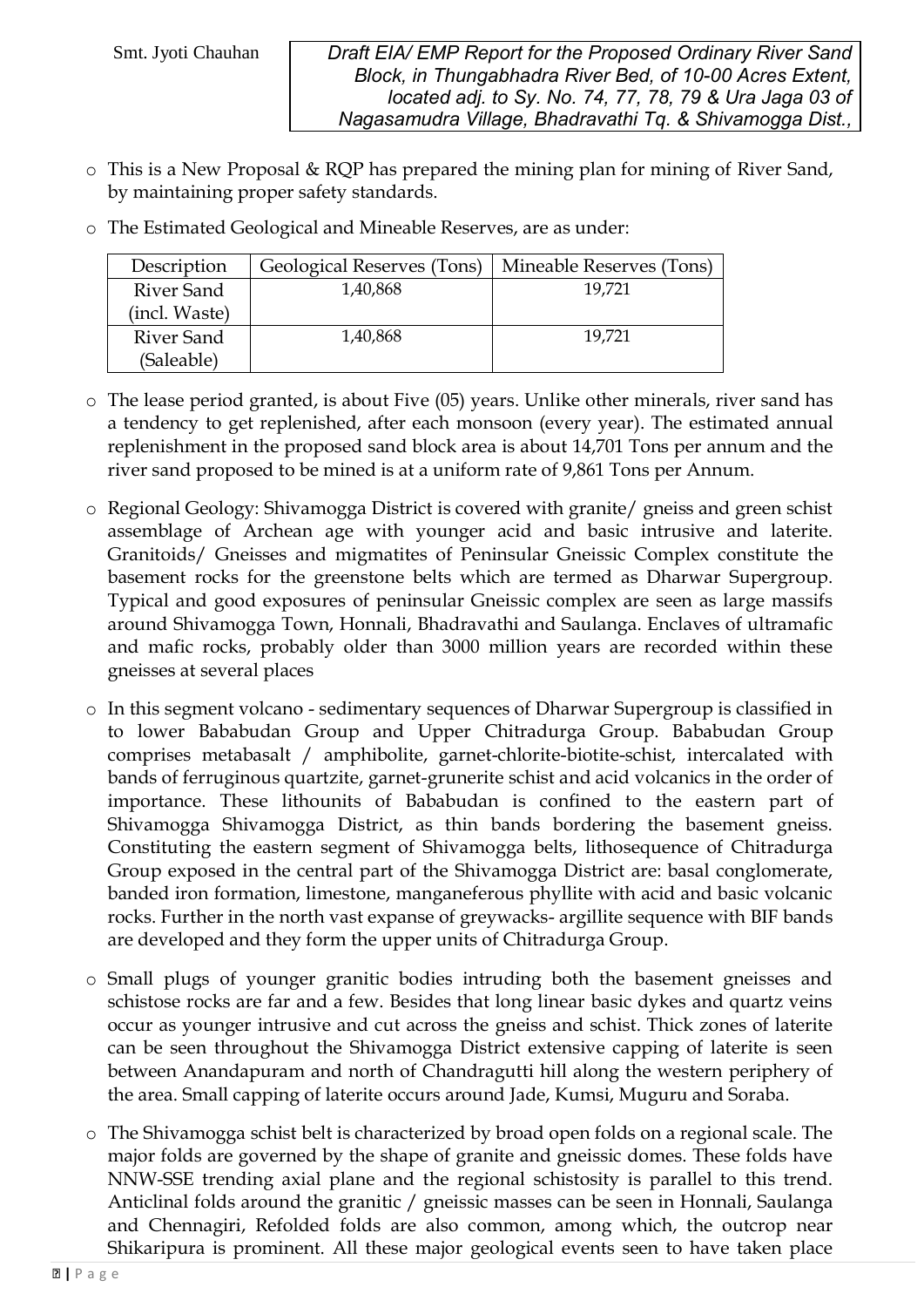prior to 2500 million years and since then this segment remained stable to be called part of Peninsular Shield area.

- o Geomorphology and Geohydrology: A major part of the area in the east and the center is occupied by denudational uplands/ plateau on gneiss. The schist belt rocks trending N-S to NNW-SSE form long linear/ curved structural ridges. There are isolated denudational hills of granite in the eastern part of the Shivamogga District. Based on the groundwater potential and yield the Shivamogga District is divisible into two zones. A large area to the east is plain with a thick weathered zone with relatively good groundwater potential. The western part is a hilly terrain, hence unsuitable for groundwater development.
- o Soils and Land use: form west to east, the Shivamogga District can be broadly categorized into hilly area soils, laterite soil, red loamy soil and red sandy soil. In the northeast patches of laterite gravelly soil and deep black soils are noticed. The westerns part of the Shivamogga District is suitable for crops like coffee, tea and cardamom. A large part of the Shivamogga District is covered by forest with isolated stretches of arable, fallow and pasture lands.
- $\circ$  Topography of the site: The area is located on Toposheet No. 48 N/12. The river sand block area is topographically plain gradually sloping area. The maximum elevation (top of the sand block) is 557 m and the minimum elevation is 556 m, within the block area. The river is sloping gradually from West to East. The length of the river sand block is 630 m and the width is about 65m (average). The average width of the river in the sand block area is about 354 meters.
- o The surrounding of the proposed sand block area is covered with modest vegetation, while the sand block area doesn't have any kind of vegetation.
- o The approach road, connecting the proposed sand block to the nearest road is about 250m and is passing through government revenue land.
- o There are no ecologically sensitive areas within the core zone.
- o Nearest Village Nagasamudra is at 0.25 km, from the proposed sand block area.
- o There are no major industries within this area.

## Proposed Mining

- o The mining shall be done manually/semi-mechanized method. The working period for mining will be restricted to 150 to 180 days (5 to 6 months) & rest of the period including rainy season no mining shall be undertaken.
- o The mining operations in the lease area would be confined to day light hours from 6.00 am to 6.00 pm. Mining of sand shall also take cognizance of the location of the active channel bank.
- o It shall be located sufficiently away preferably more than 3 m away (inwards) or the  $1/8<sup>th</sup>$  width of the river, whichever is more, as safety zone from the bank to minimize effects on river bank erosion and avoid consequent channel migration.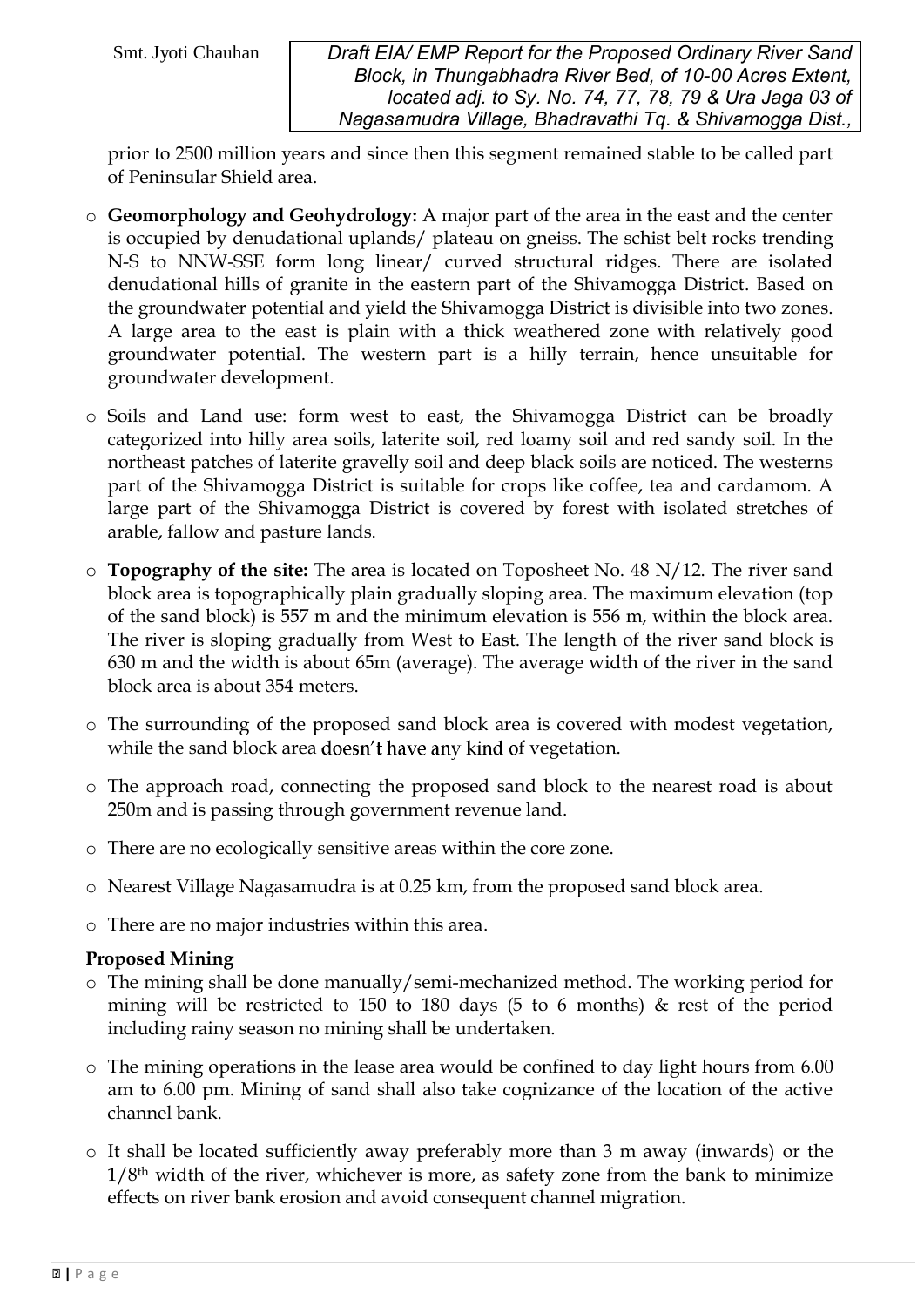- o There after a haul road, 4 mtrs wide will be made along the side. Trucks / Tractor, Trolleys will be used for the mineral transportation. There is no generation of  $O/B$  & Waste. It shall also be ensured that mining will not be carried out below the dry weather flow level.
- o The average thickness of the mineable sand is 0.28 meters as no mining will be allowed greater than that & after working out the safety zones as per guidelines. Most of the methodologies & guidelines undertaken for other quarries are applicable to river bed mining.
- o The Ordinary Sand in the River / Nala is well exposed right on the surface; Quarrying will be continued from the downstream of the block towards the up- stream of the block i.e. from Eastern side to Western side in the subject Block. Only the semi-mechanized method of mining operations will be continued for extraction of ordinary sand. Screening and stacking will be at a separate yard, and is not in the proposed river sand block area.
- o There will not be any kind of blasting in the proposed river sand mining.

| Year                                             | Area<br>(In Sq. m) | Depth<br>$(\text{In } \text{m})$ | Volume<br>(In m3) | Specific<br>Gravity<br>(In Ton/CuM) | Total<br>In.<br>Tonnes | Recovery of<br>sand @ 100%<br>in Tonnes |
|--------------------------------------------------|--------------------|----------------------------------|-------------------|-------------------------------------|------------------------|-----------------------------------------|
| $\bf{I}$                                         | 20,475             | 0.28                             | 5,733             | 1.72                                | 9,861                  | 9,861                                   |
| $\mathbf{I}$                                     | 20,475             | 0.28                             | 5,733             | 1.72                                | 9,861                  | 9,861                                   |
| III                                              | 20,475             | 0.28                             | 5,733             | 1.72                                | 9,861                  | 9,861                                   |
| IV                                               | 20,475             | 0.28                             | 5,733             | 1.72                                | 9,861                  | 9,861                                   |
| V                                                | 20,475             | 0.28                             | 5,733             | 1.72                                | 9,861                  | 9,861                                   |
|                                                  |                    | 49,305                           | 49,305            |                                     |                        |                                         |
| Average                                          |                    |                                  |                   |                                     | 9,861                  | 9,861                                   |
| Expected Sediment Yield, based on Dandy & Bolton |                    |                                  |                   |                                     |                        | 14,701 TPA > 9,861                      |
| Empirical) Formula                               |                    |                                  |                   |                                     |                        | <b>TPA</b>                              |

# Proposed Production Plan:

 $\circ$  The details of year wise excavation during the plan period, are as under:

o The Conceptual Mining Plan: Not applicable in the present case.

# Base line environmental quality:

Air:

- o There are no major industrial gaseous emission sources. Predominant wind directions, during the study period (January. 2021 to Mar. 2021) are from ESE Quadrant (22.73%), followed by from E (22.59%) and ESE (12.31%). Average wind speed is 2.0 meters /sec.
- o Atmospheric stability class at Bhadravathi Taluk area is "moderately unstable to slightly unstable" during the day. Area has rural setting.
- o Concentrations of criteria pollutants were found to be well below National air quality criteria viz. PM10, PM2.5, SO2 and NOx which are respectively 100, 60, 80 and 80  $\mu$ g/m<sup>3</sup>.
- o Predominant emissions during open cast mining operations would be generation of particulate matter during excavation, loading and transportation activities.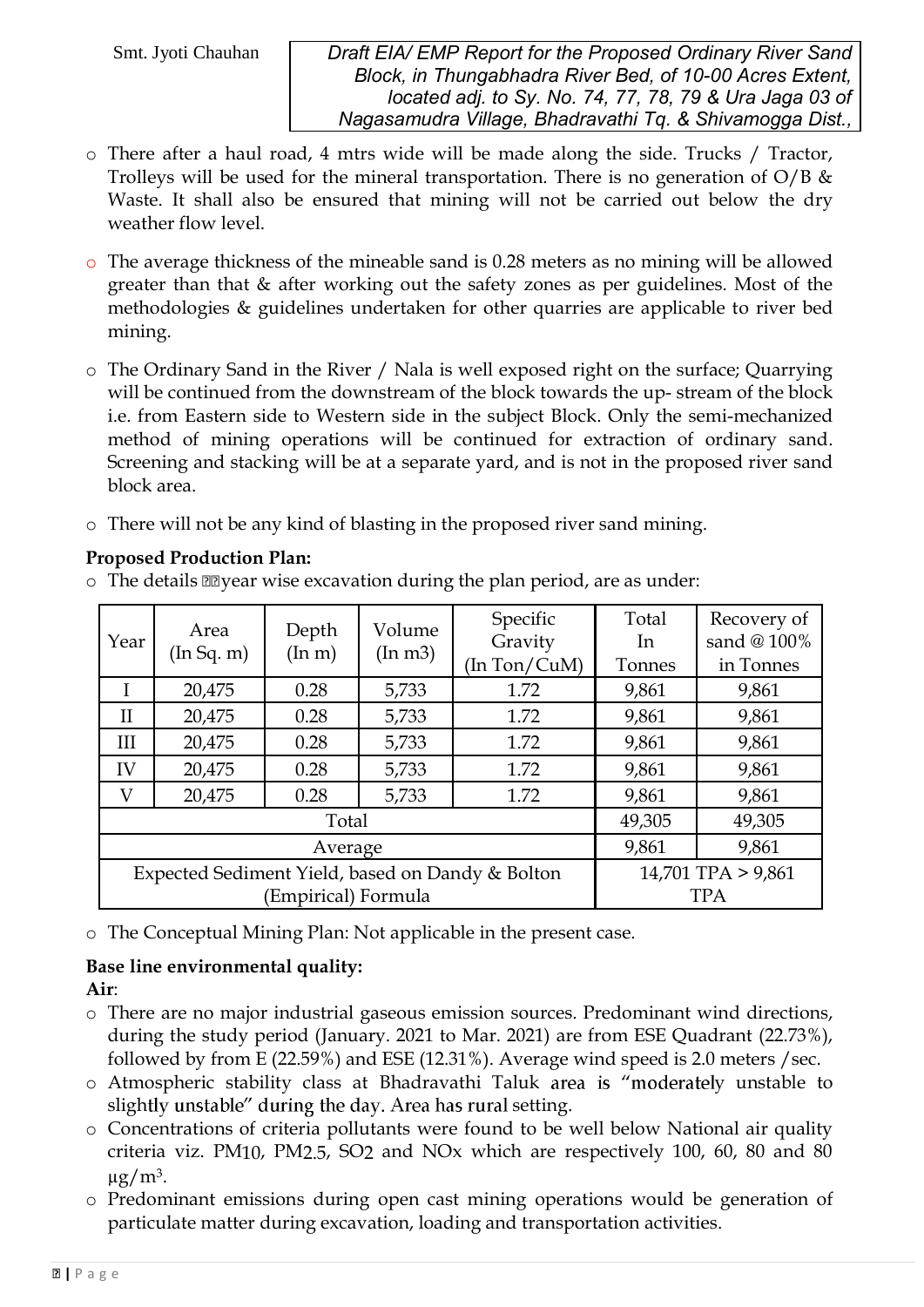|     | Lease (Core)<br>dB(A) | Buffer (Min.)<br>dB(A) | Buffer (Max.)<br>dB(A) |
|-----|-----------------------|------------------------|------------------------|
| Ld  | 39.80                 | 42.50                  | 47.70                  |
| Ln  | 36.50                 | 37.50                  | 39.70                  |
| ⊥dn | 56.11                 | 57.19                  | 59.30                  |

Noise: Ld, Ln & Ldn values were typical of rural background.

Sources of noise would be the moving mining equipment.

Water: The proposed sand block itself is located in Tungabhadra River Bed and is meant for extraction of river sand, during non-flood period. The average annual rainfall in Shivamogga District 1795 mm per year and that of Bhadravathi Taluk is about 874 mm per year. As per the Ground Water Brochure prepared by Central Ground Water Board, GoI, the average ground water levels in Bhadravathi Taluk is about 2-5m BGL (Pre-Monsoon) and it remains the same during the Post-Monsoon season also. There is no appreciable change in ground water levels, during pre-monsoon and post-monsoon seasons.

The ground water quality in and around the proposed lease area is slightly alkaline, with the pH levels ranging from 6.94 to 8.45. The total hardness is ranging from 32 to 60 mg/liter as CaCO3, whereas the Total Dissolved Solids content is varying between 45 to 110 mg/liter. The fluoride levels are ranging from 0.11 to 0.30 mg/liter and the nitrate levels are varying between 1.4 to 3.5 mg/liter. The sulphate levels are ranging from 3.2 to 8.5 mg/liter and the chloride levels are varying between 8.0 to 24.0 mg/liter. In general, the ground water quality in the study area, confirms to the permissible limits of IS:10500- 2012 RA 2018(Drinking Water Specification).

## Solid waste:

As per the approved Quarry Plan, there is no waste generation of any kind. i.e. all the mined-out mineral will be sold, for various purposes.

## Impacts:

Land: There is no top soil, in the proposed lease area. No agriculture is being carried-out in the proposed lease area. There are no existing quarry pits. Based on site conditions, annual replenishment of sediments etc. a single pit of shallow depth will be made during the operational phase of the quarry. It will get replenished after every monsoon and based on the accumulation, the sand mining in the subsequent years will be taken-up. Since, the mined-out area will be replenished with fresh accumulation after every monsoon, there would not be any major adverse impact on topography/drainage or on land use or agriculture. The external appearance will continue to be as it is. Hence backfilling or reclamation of the mined out area is not proposed.

The Landuse details, in lease area, are as under: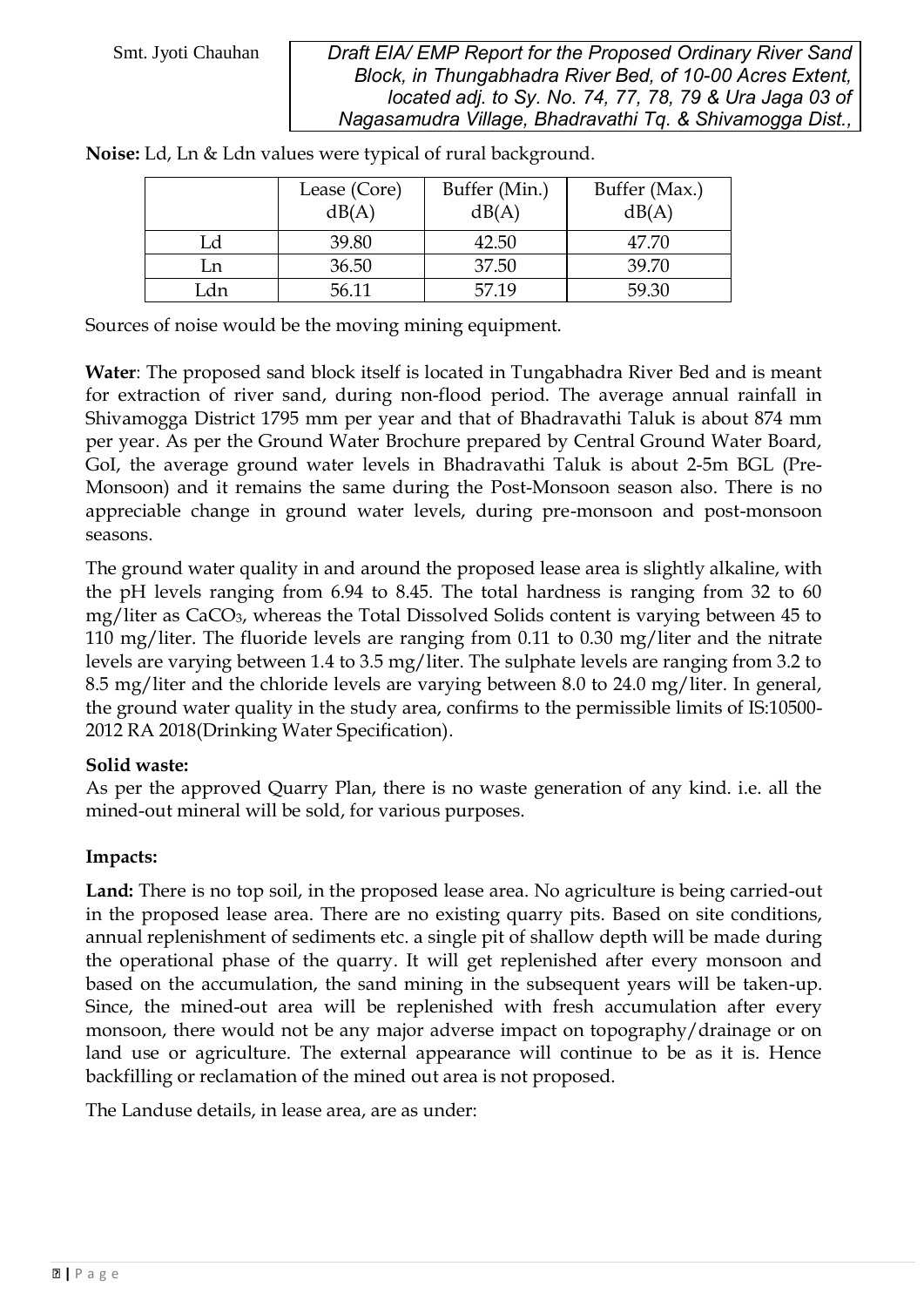| <b>Land Use Details</b> |                |                                                       |  |  |  |
|-------------------------|----------------|-------------------------------------------------------|--|--|--|
| SI<br>No.               | Description    | Land use at the end of Scheme Period<br>(In Hectares) |  |  |  |
|                         | Quarry working | 4.04                                                  |  |  |  |
|                         | Total          | 4.04                                                  |  |  |  |

# Air:

Ground level concentrations as per the model for dispersion of air pollutants for lease area source show that there would not be any major adverse impact on ambient air quality.

# Water:

There would not be any impact on aquatic environment including hydrology, drainage or quality because a) mining will be to a shallow depth only, b) mined-out area will be replenished after every monsoon, c) ground water table will not be intercepted, d) dewatering of pits will not be required and e) River Sand pit water is suitable for irrigation. Regular monitoring for fluoride content is required.

## Noise:

Sources during mine operation would be excavation and loading. Workers would be exposed to noise levels of about 65-70 dB(A). In this case, there is no blasting. Hence, there will not be much noise and vibration. There are no structures over the lease area, as well as within 1 km radius of the quarry lease area.

# Biological:

There is no sensitive fauna and flora or endangered species within 10 km radius of the lease. Lease is a part of Non-Forest area. Also, this area is not known for any special kind of biodiversity. Project proponent will carry out plantation in scientific way. He will choose locally suitable species in consultation with local forest department.

## Socioeconomic & health:

There will not be any displacement on account of this project because land has already been notified in favour of the Project Proponent. It is proposed to a) prefer employment to deserving local persons in mining related trades like loading/unloading of River Sand, dust suppression, transportation etc., b) train residents of nearby villages for harvesting rain water, and sanitation practices etc., c) employment of local people for works related to development & maintenance of greenbelt and afforestation.

| Parameter                         | Frequency             |  |  |  |  |  |
|-----------------------------------|-----------------------|--|--|--|--|--|
| IS 10500                          | Quarterly             |  |  |  |  |  |
| Fluctuation in<br>&<br>monsoon    | May & October         |  |  |  |  |  |
| post monsoon period               |                       |  |  |  |  |  |
| Particulate matter (PM10 & PM2.5) | during excavation and |  |  |  |  |  |
| Equi. noise levels                | loading: Quarterly    |  |  |  |  |  |
|                                   |                       |  |  |  |  |  |

## Monitoring schedule: